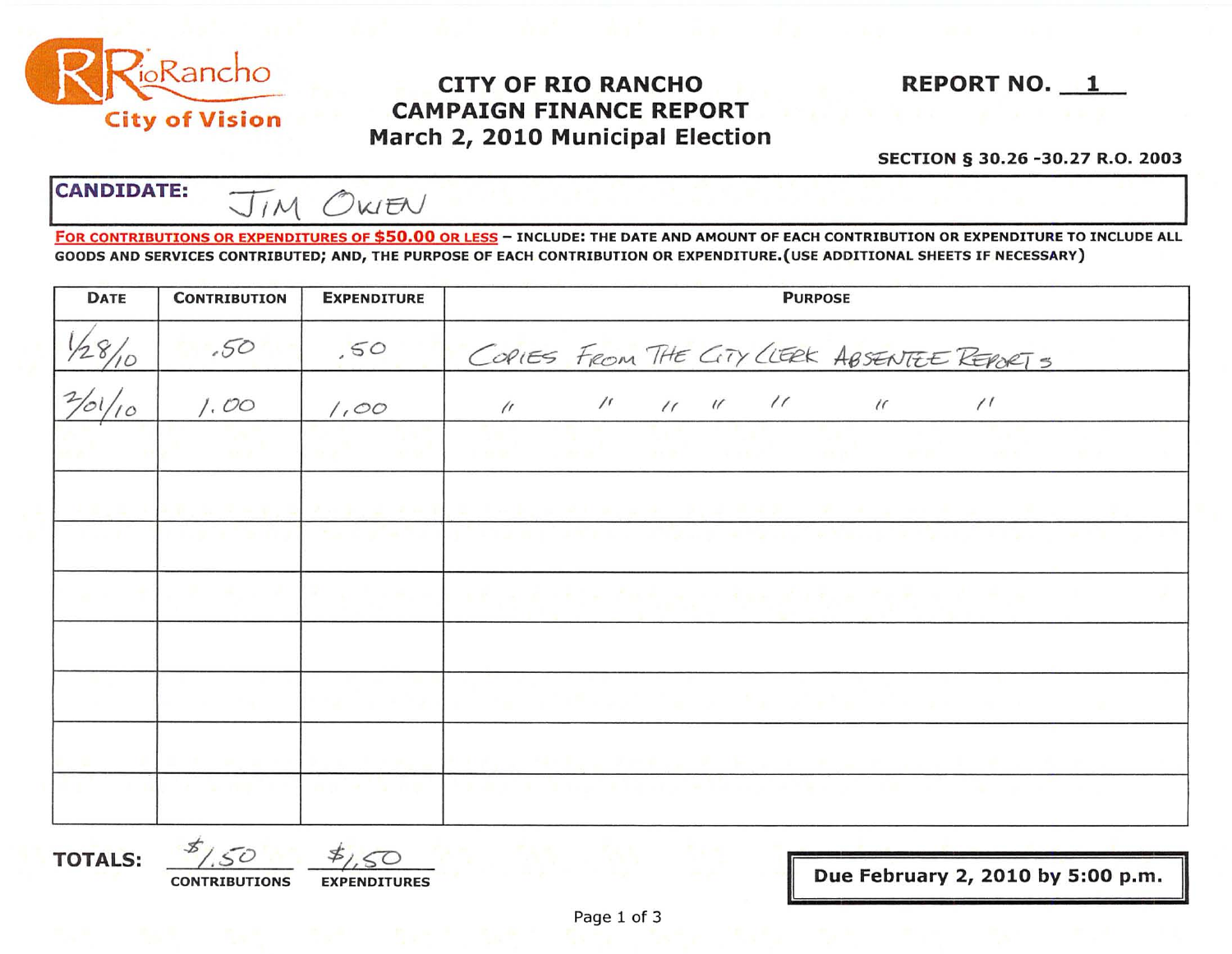

## Final **CITY OF RIO RANCHO** REPORT NO. 1 **March 2, 2010 Municipal Election**

FOR CONTRIBUTIONS OR EXPENDITURES OF MORE THAN \$50.00 (CUMULATIVE) INCLUDE: THE NAME AND ADDRESS OF THE PERSON OR ENTITY FROM WHOM ANY CUMULATIVE CONTRIBUTION OR EXPENDITURE OF MORE THAN \$50.00 WAS RECEIVED OR MADE; THE DATE AND AMOUNT OF EACH CONTRIBUTION OR EXPENDITURE TO INCLUDE ALL GOODS AND SERVICES CONTRIBUTED; AND, THE PURPOSE OF EACH CONTRIBUTION OR EXPENDITURE.{USE ADDITIONAL SHEETS IF NECESSARY)

| <b>DATE</b> | <b>CONTRIBUTION</b> | <b>EXPENDITURE</b> | NAME/ADDRESS<br><b>AGE A</b> | <b>PURPOSE</b>               |
|-------------|---------------------|--------------------|------------------------------|------------------------------|
|             |                     |                    |                              |                              |
|             |                     |                    |                              |                              |
|             |                     |                    |                              |                              |
|             |                     |                    |                              |                              |
|             | <b>CARD CALL</b>    |                    |                              | <b>Bandar St. Sandar St.</b> |
|             |                     |                    |                              |                              |
|             |                     |                    |                              |                              |
|             | Page in             | <b>Page 6</b>      |                              |                              |
|             |                     |                    |                              |                              |
|             |                     |                    |                              |                              |

**TOTAL**  $\begin{array}{|c|c|c|c|c|}\hline \textbf{1} & \multicolumn{2}{c|}{\textbf{1}} & \multicolumn{2}{c|}{\textbf{1}} & \multicolumn{2}{c|}{\textbf{1}} & \multicolumn{2}{c|}{\textbf{1}} & \multicolumn{2}{c|}{\textbf{1}} & \multicolumn{2}{c|}{\textbf{1}} & \multicolumn{2}{c|}{\textbf{1}} & \multicolumn{2}{c|}{\textbf{1}} & \multicolumn{2}{c|}{\textbf{1}} & \multicolumn{2}{c|}{\textbf{1}} & \multicolumn{2}{c|}{\textbf{1}} &$ 

**IDUE FEBRUTION CONTRIBUTION EXPENDITURES IDUE <b>III** DUE FEBRUARY 2, 2010 by 5:00 p.m.

**II**